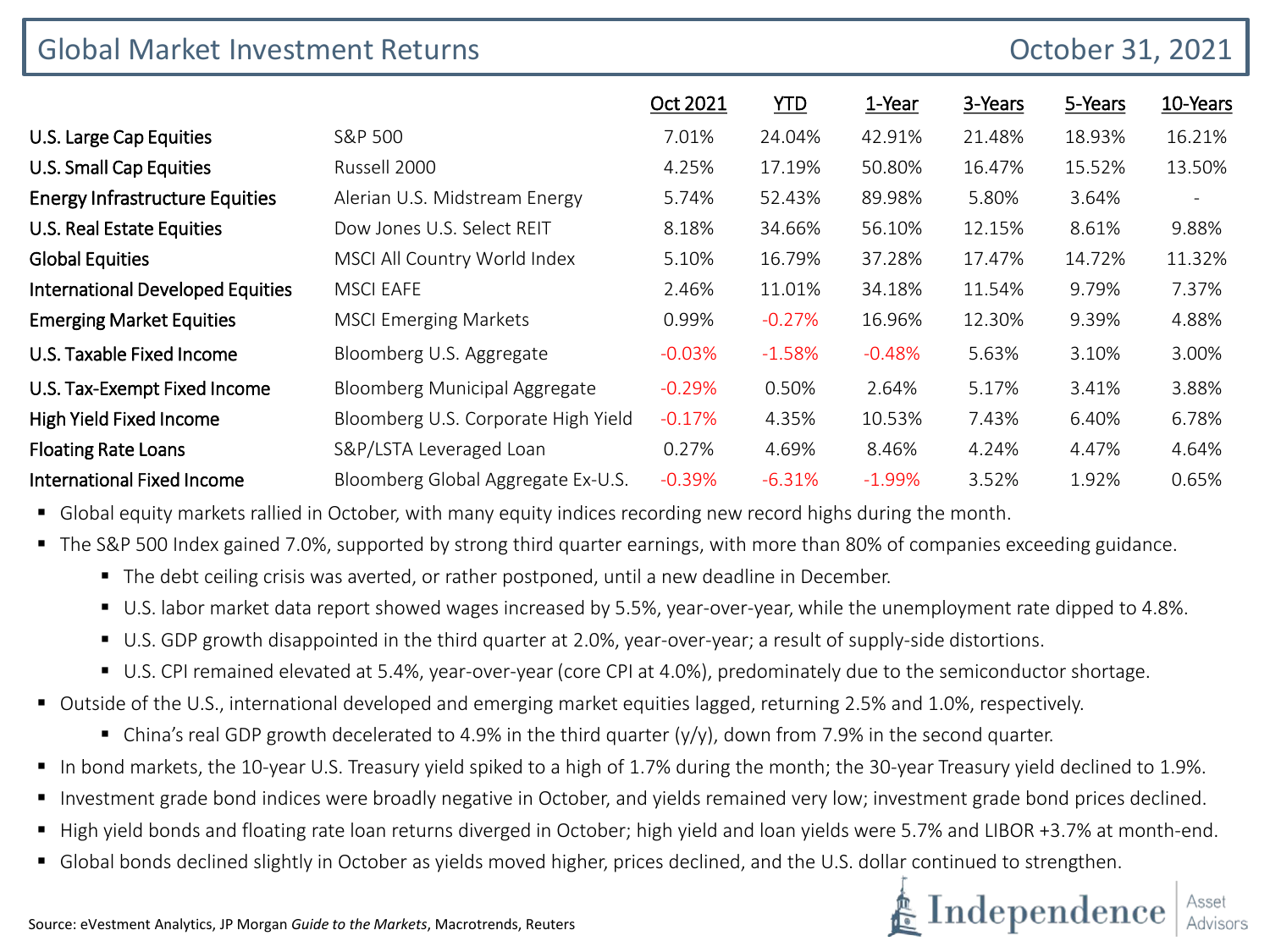Independence

- The U.S. dollar weakened 2.3% against the Canadian dollar in October, ending the month with an exchange rate of 1.2386.
- Canada's economy likely underperformed expectations in the third quarter, amid supply chain disruptions and a significant drought.
- The prediction of contracting growth has prompted some analysts to suggest the Bank of Canada may move slower on rate increases.
	- The economy expanded by a meager 0.4% in August, and showed no growth in September.
	- According to Statistics Canada, auto exports were meaningfully lower and retail sales declined, as a result of supply chain issues.
	- The agriculture sector has been particularly hard hit amid an unrelenting drought, which is weighing on the economy.
- Third quarter annualized GDP rose by 1.9%, according to a flash estimate, which falls well short of the Bank of Canada's 5.5% forecast.



| Date Range | <b>USD to CAD</b> | $+/-$    | <b>\$USD 1,000,000</b>      | <b>CAD Profile</b> |                                                |  |  |
|------------|-------------------|----------|-----------------------------|--------------------|------------------------------------------------|--|--|
| <b>YTD</b> | 1.2754-1.2386     | $-2.9%$  | =<br><b>\$CAD 1,238,699</b> | *Inflation Rate    | 4.4% (Sep 2021)                                |  |  |
| 1-Year     | 1.3323-1.2386     | $-7.0\%$ | @ 1.2386                    | Interest Rate      | 0.25% (Oct 2021)<br>http://www.bankofcanada.ca |  |  |
| 3-Years    | 1.3124-1.2386     | $-5.6%$  | (10/31/2021)                | Information        |                                                |  |  |
|            |                   |          |                             |                    |                                                |  |  |

\*Total CPI Inflation Sources: xe.com, Statistics Canada, bankofcanada.com, Reuters, BNN Bloomberg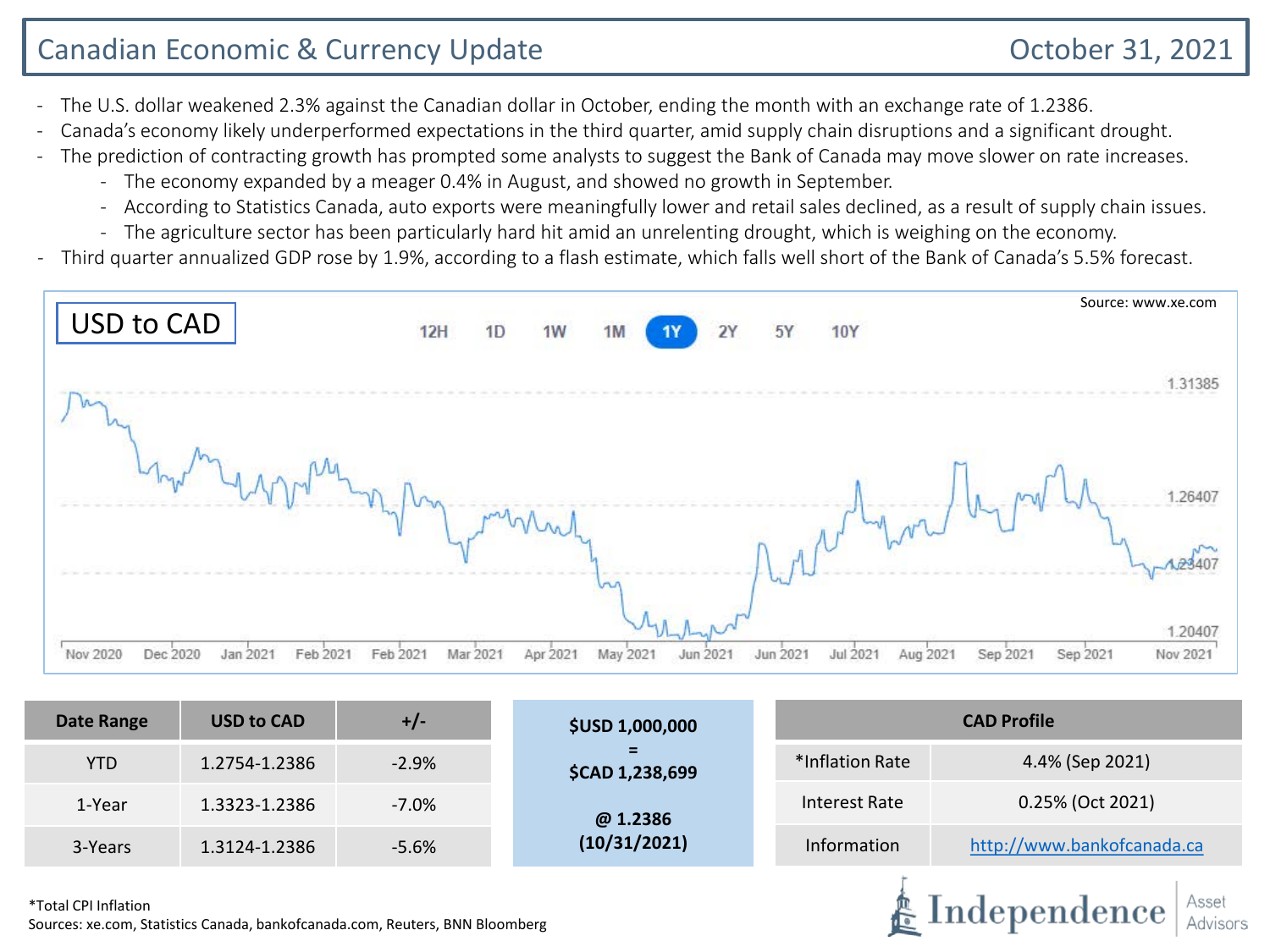# Copper Price History & Outlook **Copper Price History & Outlook** October 31, 2021

The larger chart below shows the historical daily COMEX copper price, which is displayed in U.S. dollars per pound. The chart provides 20 years of price history as well as past recessions. The embedded chart provides a zoomed-in image of the 2021 calendar year copper price movement.

Copper prices were up \$0.85 per pound year-to-date, or 24.1%. Since the \$2.10 low point on March 23, 2020, prices have risen \$2.27 per pound, or 108.1%.

#### \$4.50 \$4 \$3.50 \$3  $$2.50$ \$2  $$1.50$ \$4.80 \$4.60 \$4.40  $$1$ \$4.20 \$3.80 \$3.60 \$3.40 2021 \$0.50 2005 2010 2015 2020

### The price of copper was \$4.37 per pound as of October 31, 2021.

Sources: Macrotrends, Reuters, London Metal Exchange (Copper), MetalMiner

## Copper Price Outlook

Copper prices ended October 6.8% higher, or \$0.28 per pound. Starting at \$4.09 per pound, the price of copper moved erratically throughout the month, first surging 15.6% higher to \$4.73 per pound, and then falling rapidly back down. The mid-month price increase was primarily attributable to a combination of robust demand and supply disruptions, and the rapid rise in the price of gas and coal.

It was reported at the first in-person LME Week post-pandemic, that inventories of physical copper fell in October to their lowest levels since 1974. Inventories of copper at LMEregistered warehouses, not already earmarked for delivery, stood at less than 15,000 metric tons, down from more than 200,000 metric tons in September. For some perspective, the annual consumption of refined copper is about \$25 million metric tons.

Looking ahead, even small changes in inventory levels will have an exaggerated impact on price, but the longer-term trajectory is still upwards.